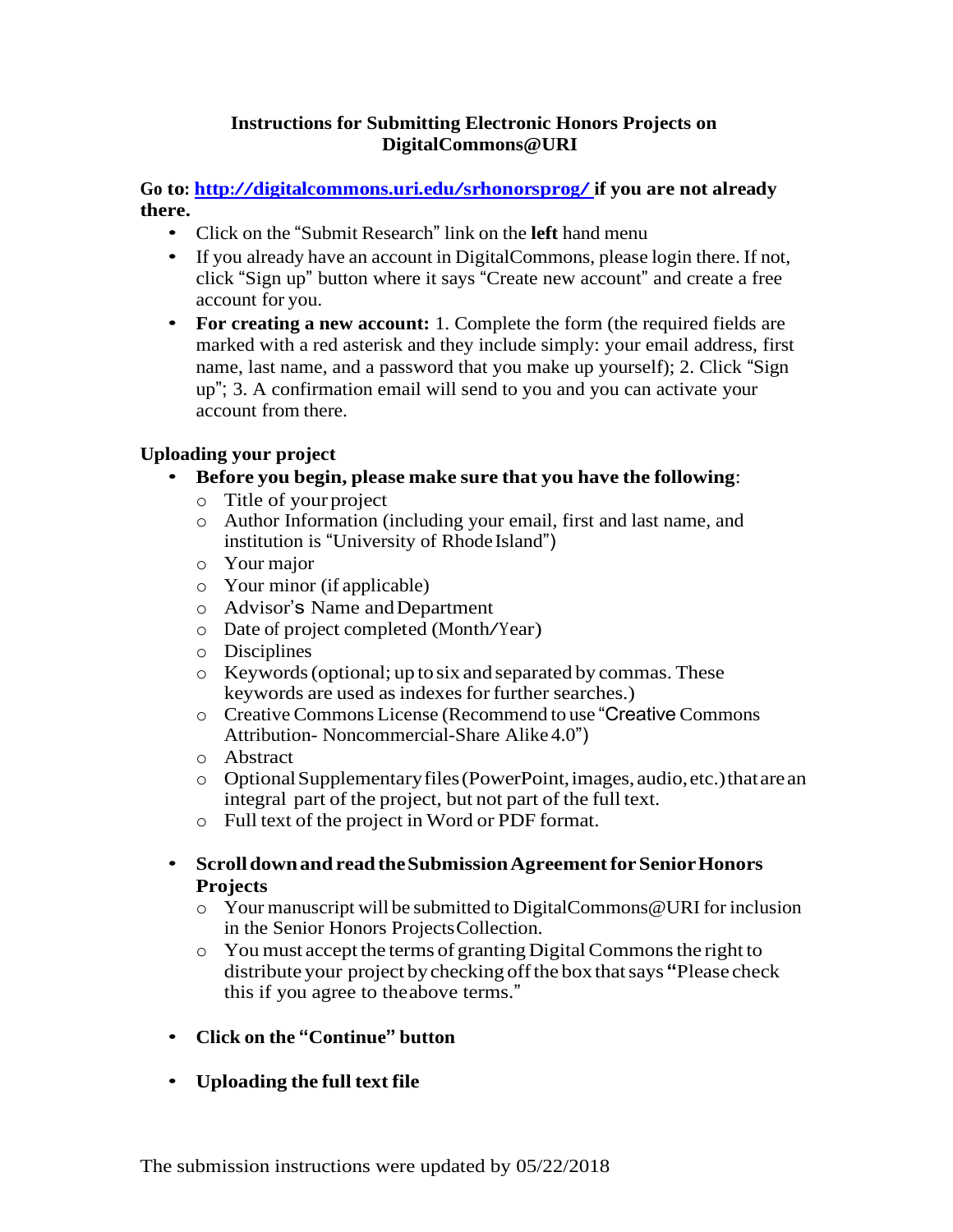- o Check off "Upload file from your computer"
- o Click the "Choose File" button to locate your project on your computer.
- o Your project should be uploaded as a Word or a PDF file. If you upload a Word the document, the system will automatically convert it to a PDF for you. (If you have **additional files** such as sound or video clips, image files, etc. that must also be submitted, check off the box indicating that you would like to add additional files. You will have an opportunity to upload the additional files on the next screen.)
- o If you do not have any additionalfilesto upload, click the "Submit" button.
- o You will have successfully completed the submission process!
- o At this point you can close out of the DigitalCommons website, or if you know you made a mistake on the submission form or somewhere in your project, you can choose to revise your project.

## • **Adding Additional Files**

- $\circ$  Additional files are meant to supplement the full text of your project. They may include any type of files such as audio or video files, image files, a spreadsheet, a PowerPoint file, etc. There are no file size or file format limitations, but please keep in mind that if you upload unusual file formats or very large files people may have trouble downloading them.
	- If you wish to upload additional files, please check off the box indicating that you would like to add additional files and then click submit.
	- **EXECUTE:** Browse for additional files on your computer and provide a short description of each file.
	- Click the Save New File button to upload the file. Repeat this process for each additional file you want to upload. When you are done, click Continue at the very bottom of the screen**.**
	- If you are satisfied with your submission, you can close out of the DigitalCommons website.
	- You will have successfully completed the submission process!

## • **Revising your submission**

- o First make any changes or corrections you need tomake to your project in your original Word document.
- o Then go to DigitalCommons at <http://digitalcommons.uri.edu/srhonorsprog/>
- o Click on the "My Account" link in the top left hand corner and log in.
- o If you forgot your password or username click on the link that says "Forget your password?" Enter your email address and click "Email password". Your password and user name will be emailed to you immediately.
- o Once you are logged in, click on "**revise submission**"linkin the top left corner of the subsequent page.